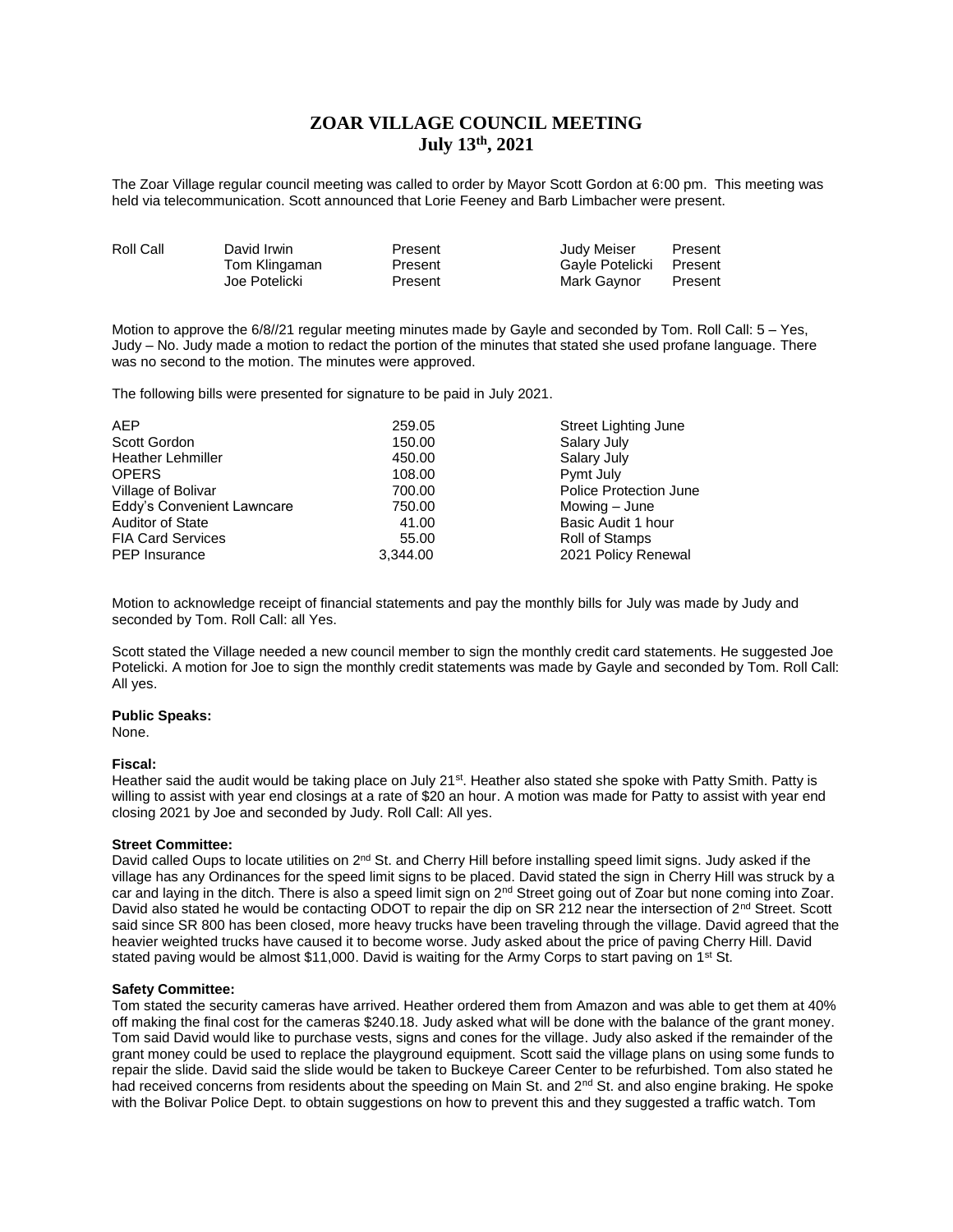said there is a minimum of 3 hours, a maximum of 5 hours at \$20 an hour. There would be no obligation on the number of times the traffic watch could be done. Judy asked Doug if the Village is legally obligated to post camera surveillance signs. Doug stated the Village has no legal obligation to post signs for cameras.

### **Planning Commission and Historic Preservation Commission:**

Mike Smith started excavating for a new garage. Scott spoke with the builder and is very pleased they are taking precautions not to tear up the road or damage village property. Also, a new tavern sign has been installed. The coffee shop has also started taking steps on adding additional parking. Scott advised the owner to clean up the dirt in the middle of the road. He said a letter was sent on June  $17<sup>th</sup>$  to the owner of the Silk House addressing the vermin issue. If this issue was not taken care of, a second would be mailed in 30 days. Judy asked if the Tavern was authorized to replace the front door. Scott said the original door was taken down temporarily to be repaired. A letter will be sent to the owner of the tavern to finish the siding on the south side of the building and paint the entire building.

**Cemetery Board:** None.

**Solicitor Report:** None.

## **Additions & Corrections:**

Joe stated he read in the Bargain Hunter that Bolivar would renew their contract with the Volunteer Energy Services. He stated the rates that Bolivar would receive are lower than the rates they are paying now. He contacted Volunteer Energy Services and the Village does qualify for the program. Glen Dempsey is the representative for Lawrence Twp. Joe said if council would like, Glen is willing to attend the next council meeting to answer any questions. David stated that Lawrence Twp would opt in this December. Judy asked if residents would be required to participate. Scott said it is optional.

## **Mayor's Notes:**

Army Corps – The Corps held a virtual public meeting on June 28th. Scott stated the legal descriptions of parcels was not yet completed but should be finished by the Village's next council meeting.

American Rescue Plan Act (ARPA) money – The village was originally eligible to receive \$32,000. However, the State reduced the amount y almost half to allow Townships to also participate in the program. There are four categories for qualification. The village may be eligible for only one of those categories which is water, sewer and broadband. Scott received notice from Office of Budget and Management that the application portal will be available soon.

Feasibility Study to sewer Cherry Hill – Scott met with Mike Jones, County Water & Sewer Superintendent, to discuss the possibility of extending sewers to Cherry Hill. Since Cherry Hill has three political jurisdictions (Lawrence Twp., Sandy Twp., Village of Zoar) Scott will send letters to each.

North County Trail Group – A five-member crew of the local chapter (Lisbon, OH) visited Zoar to maintain the primitive camp site. The area was cleaned up and looked very nice. The Scout Master from Malvern said the scouts would periodically check on the site and do any maintenance needed.

Tuscazoar 100 mile run – This will take place Labor Day weekend. Scott was contacted by Eric Wittington. Eric will provide the insurance policy, approval from Wetlands and from the Army Corps. A motion to approve the run was made by Joe and seconded by Gayle. Roll Call: All yes

**Ordinance 2021-10:** Move money - Motion to suspend the rules and regulations made by Judy/Joe. Roll Call: All yes. Motion to pass as an emergency was made by Tom/Judy. Roll Call: All yes. Ordinance passed.